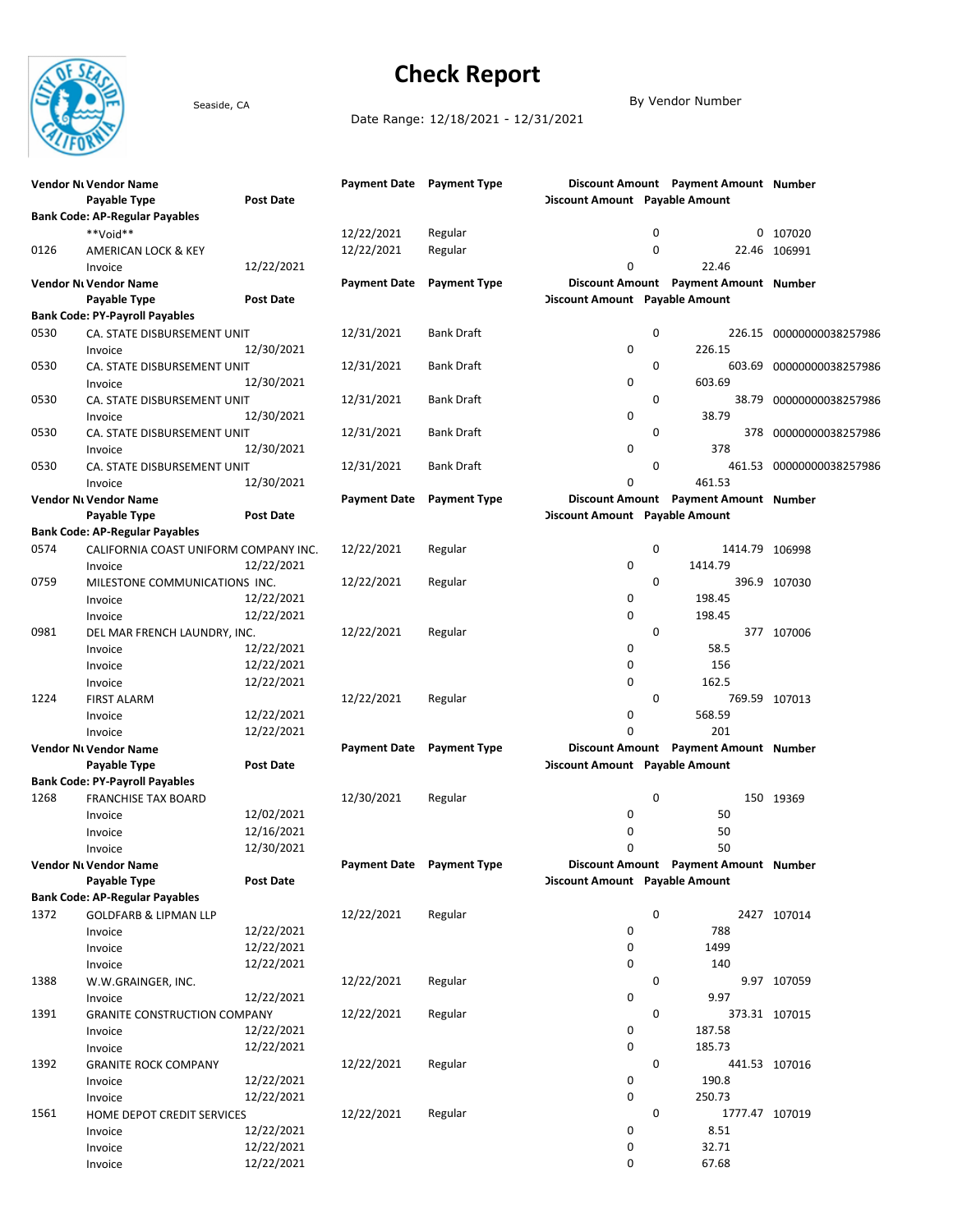|      | Invoice                               | 12/22/2021       |                                  |                     | 0                              |   | 130.84                                |               |
|------|---------------------------------------|------------------|----------------------------------|---------------------|--------------------------------|---|---------------------------------------|---------------|
|      | Invoice                               | 12/22/2021       |                                  |                     | 0                              |   | 32.71                                 |               |
|      | Invoice                               | 12/22/2021       |                                  |                     | 0                              |   | 23.75                                 |               |
|      | Invoice                               | 12/22/2021       |                                  |                     | 0                              |   | 83.19                                 |               |
|      | Invoice                               | 12/22/2021       |                                  |                     | 0                              |   | 252.6                                 |               |
|      | Invoice                               | 12/22/2021       |                                  |                     | 0                              |   | 29.96                                 |               |
|      | Invoice                               | 12/22/2021       |                                  |                     | 0                              |   | 22.65                                 |               |
|      | Invoice                               | 12/22/2021       |                                  |                     | 0                              |   | 217.28                                |               |
|      |                                       | 12/22/2021       |                                  |                     | 0                              |   | 324.47                                |               |
|      | Invoice                               |                  |                                  |                     |                                |   |                                       |               |
|      | Invoice                               | 12/22/2021       |                                  |                     | 0                              |   | 48.38                                 |               |
|      | Invoice                               | 12/22/2021       |                                  |                     | 0                              |   | 100.71                                |               |
|      | Invoice                               | 12/22/2021       |                                  |                     | 0                              |   | 53.95                                 |               |
|      | Invoice                               | 12/22/2021       |                                  |                     | 0                              |   | 32.85                                 |               |
|      | Invoice                               | 12/22/2021       |                                  |                     | 0                              |   | 17.44                                 |               |
|      | Invoice                               | 12/22/2021       |                                  |                     | 0                              |   | 32.12                                 |               |
|      | Invoice                               | 12/22/2021       |                                  |                     | 0                              |   | 29.48                                 |               |
|      | Invoice                               | 12/22/2021       |                                  |                     | 0                              |   | 69.92                                 |               |
|      | Invoice                               | 12/22/2021       |                                  |                     | 0                              |   | 26.92                                 |               |
|      | Invoice                               | 12/22/2021       |                                  |                     | 0                              |   | 21.81                                 |               |
|      | Invoice                               | 12/22/2021       |                                  |                     | 0                              |   | 62.93                                 |               |
|      | Invoice                               | 12/22/2021       |                                  |                     | 0                              |   | 54.61                                 |               |
| 1615 | ANTHONY J. NOCITA                     |                  | 12/22/2021                       | Regular             |                                | 0 | 1310.64 106992                        |               |
|      |                                       | 12/22/2021       |                                  |                     | 0                              |   | 1310.64                               |               |
|      | Invoice                               |                  |                                  |                     |                                |   |                                       |               |
| 1615 | ANTHONY J. NOCITA                     |                  | 12/22/2021                       | Regular             |                                | 0 |                                       | 2300 106993   |
|      | Invoice                               | 12/22/2021       |                                  |                     | 0                              |   | 2300                                  |               |
| 1971 | LIEBERT CASSIDY WHITMORE              |                  | 12/22/2021                       | Regular             |                                | 0 |                                       | 6530.5 107026 |
|      | Invoice                               | 12/22/2021       |                                  |                     | 0                              |   | 78                                    |               |
|      | Invoice                               | 12/22/2021       |                                  |                     | 0                              |   | 3900                                  |               |
|      | Invoice                               | 12/22/2021       |                                  |                     | 0                              |   | 2552.5                                |               |
| 2129 | MONTEREY COUNTY PEACE                 |                  | 12/22/2021                       | Regular             |                                | 0 |                                       | 840 107035    |
|      | Invoice                               | 12/22/2021       |                                  |                     | 0                              |   | 840                                   |               |
|      | Vendor Ni Vendor Name                 |                  | <b>Payment Date</b>              | <b>Payment Type</b> |                                |   | Discount Amount Payment Amount Number |               |
|      | Payable Type                          | <b>Post Date</b> |                                  |                     | Discount Amount Payable Amount |   |                                       |               |
| 2186 | MISSION UNIFORM SERVICE               |                  | 12/22/2021                       | Regular             |                                | 0 |                                       | 1458.5 107031 |
|      | Invoice                               | 12/22/2021       |                                  |                     | 0                              |   | 491.82                                |               |
|      |                                       | 12/22/2021       |                                  |                     | 0                              |   | 109.05                                |               |
|      | Invoice                               |                  |                                  |                     |                                |   |                                       |               |
|      | Invoice                               | 12/22/2021       |                                  |                     | 0                              |   | 39.9                                  |               |
|      |                                       |                  |                                  |                     |                                |   |                                       |               |
|      | Invoice                               | 12/22/2021       |                                  |                     | 0                              |   | 108.43                                |               |
|      | Invoice                               | 12/22/2021       |                                  |                     | 0                              |   | 491.82                                |               |
|      | Invoice                               | 12/22/2021       |                                  |                     | 0                              |   | 109.05                                |               |
|      | Invoice                               | 12/22/2021       |                                  |                     | $\mathbf 0$                    |   | 108.43                                |               |
| 2238 | MONTEREY BAY PEST CONTROL             |                  | 12/22/2021                       | Regular             |                                | 0 |                                       | 65 107034     |
|      | Invoice                               | 12/22/2021       |                                  |                     | 0                              |   | 65                                    |               |
| 2328 | <b>WALLACE GROUP</b>                  |                  | 12/22/2021                       | Regular             |                                | 0 | 6224.09 107060                        |               |
|      | Invoice                               |                  |                                  |                     | 0                              |   | 6224.09                               |               |
|      |                                       | 12/22/2021       | <b>Payment Date</b>              |                     |                                |   |                                       |               |
|      | <b>Vendor Nt Vendor Name</b>          |                  |                                  | <b>Payment Type</b> |                                |   | Discount Amount Payment Amount Number |               |
|      | Payable Type                          | <b>Post Date</b> |                                  |                     | Discount Amount Payable Amount |   |                                       |               |
|      | <b>Bank Code: PY-Payroll Payables</b> |                  |                                  |                     |                                |   |                                       |               |
| 2346 | <b>MONTEREY SPORTS CENTER</b>         |                  | 12/30/2021                       | Regular             |                                | 0 |                                       | 3533 19367    |
|      | Debit Memo                            | 11/30/2021       |                                  |                     | 0                              |   | 172                                   |               |
|      | Invoice                               | 06/03/2021       |                                  |                     | 0                              |   | 168                                   |               |
|      | Invoice                               | 06/03/2021       |                                  |                     | 0                              |   | 425                                   |               |
|      | Invoice                               | 07/01/2021       |                                  |                     | 0                              |   | 168                                   |               |
|      | Invoice                               | 07/01/2021       |                                  |                     | 0                              |   | 510                                   |               |
|      | Invoice                               | 08/12/2021       |                                  |                     | 0                              |   | 224                                   |               |
|      | Invoice                               | 08/12/2021       |                                  |                     | 0                              |   | 510                                   |               |
|      | Invoice                               | 09/09/2021       |                                  |                     | 0                              |   | 224                                   |               |
|      | Invoice                               | 09/09/2021       |                                  |                     | 0                              |   | 510                                   |               |
|      |                                       |                  |                                  |                     |                                |   |                                       |               |
|      | Invoice                               | 10/07/2021       |                                  |                     | 0                              |   | 112                                   |               |
|      | Invoice                               | 10/07/2021       |                                  |                     | 0                              |   | 510                                   |               |
|      | Vendor Ni Vendor Name                 |                  | <b>Payment Date</b> Payment Type |                     |                                |   | Discount Amount Payment Amount Number |               |
|      | Payable Type                          | <b>Post Date</b> |                                  |                     | Discount Amount Payable Amount |   |                                       |               |
|      | Bank Code: AP-Regular Payables        |                  |                                  |                     |                                |   |                                       |               |
| 2426 | MCDONALD REFRIGERATION INC            |                  | 12/22/2021                       | Regular             |                                | 0 |                                       | 288.35 107027 |
|      | Invoice                               | 12/22/2021       |                                  |                     | 0                              |   | 288.35                                |               |
| 2849 | PREMIUM AUTO PARTS<br>Invoice         | 12/22/2021       | 12/22/2021                       | Regular             | 0                              | 0 | 14.18                                 | 23.96 107040  |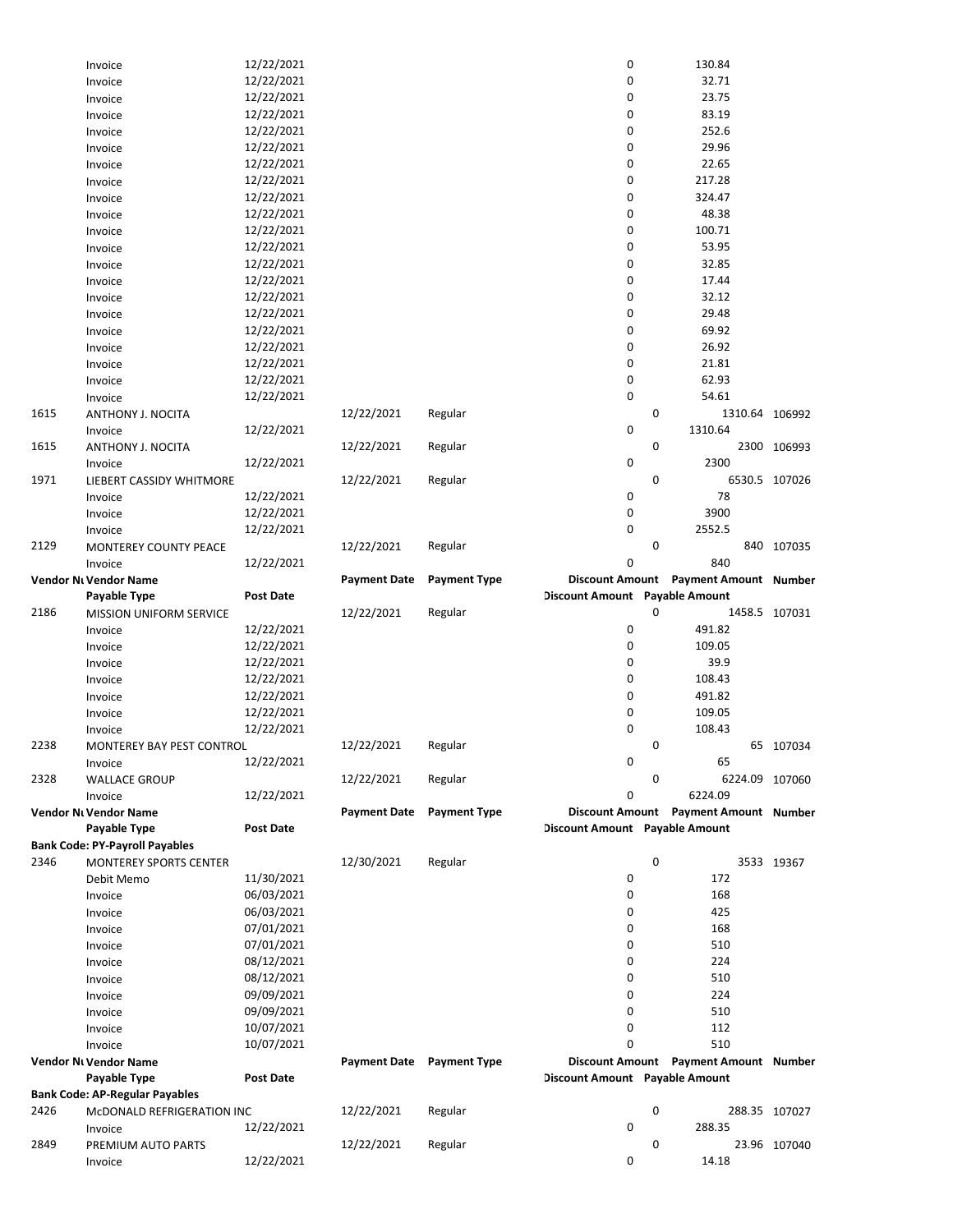|      | Invoice                                               | 12/22/2021       |                                  |                     | 0                              |   | 9.78                                  |                        |
|------|-------------------------------------------------------|------------------|----------------------------------|---------------------|--------------------------------|---|---------------------------------------|------------------------|
|      | Vendor Nı Vendor Name                                 |                  | <b>Payment Date</b>              | <b>Payment Type</b> |                                |   | Discount Amount Payment Amount Number |                        |
|      | Payable Type                                          | <b>Post Date</b> |                                  |                     | Discount Amount Payable Amount |   |                                       |                        |
|      | <b>Bank Code: PY-Payroll Payables</b>                 |                  |                                  |                     |                                |   |                                       |                        |
| 2877 | PUBLIC EMPLOYEES' RETIREMENT SYSTEM                   |                  | 12/23/2021                       | <b>Bank Draft</b>   |                                | 0 |                                       | -152.06 1001998882     |
|      | Credit Memo                                           | 12/02/2021       |                                  |                     | $\mathbf 0$                    |   | $-152.06$                             |                        |
| 2877 | PUBLIC EMPLOYEES' RETIREMENT SYSTEM                   |                  | 12/23/2021                       | Bank Draft          |                                | 0 |                                       | 0.38 1001998882        |
|      |                                                       |                  |                                  |                     |                                |   |                                       |                        |
|      | Debit Memo                                            | 12/02/2021       |                                  |                     | 0                              |   | 0.38                                  |                        |
| 2877 | PUBLIC EMPLOYEES' RETIREMENT SYSTEM                   |                  | 12/23/2021                       | Bank Draft          |                                | 0 |                                       | 1553.46 1001998882     |
|      | Debit Memo                                            | 12/02/2021       |                                  |                     | 0                              |   | 1553.46                               |                        |
| 2877 | PUBLIC EMPLOYEES' RETIREMENT SYSTEM                   |                  | 12/23/2021                       | <b>Bank Draft</b>   |                                | 0 |                                       | 138678.34 1001998882   |
|      | Invoice                                               | 12/02/2021       |                                  |                     | 0                              |   | 138678.34                             |                        |
|      | Vendor Nı Vendor Name                                 |                  | <b>Payment Date</b>              | <b>Payment Type</b> |                                |   | Discount Amount Payment Amount Number |                        |
|      | Payable Type                                          | <b>Post Date</b> |                                  |                     | Discount Amount Payable Amount |   |                                       |                        |
|      | <b>Bank Code: AP-Regular Payables</b>                 |                  |                                  |                     |                                |   |                                       |                        |
| 3249 | <b>SMART &amp; FINAL</b>                              |                  | 12/22/2021                       | Regular             |                                | 0 |                                       | 80.2 107048            |
|      | Invoice                                               | 12/22/2021       |                                  |                     | 0                              |   | 46.5                                  |                        |
|      | Invoice                                               | 12/22/2021       |                                  |                     | 0                              |   | 33.7                                  |                        |
|      |                                                       |                  |                                  |                     |                                |   |                                       |                        |
| 3290 | SOCIETY FOR THE PREVENTION OF CRUELTY TO A 12/22/2021 |                  |                                  | Regular             |                                | 0 |                                       | 8218 107049            |
|      | Invoice                                               | 12/22/2021       |                                  |                     | 0                              |   | 830                                   |                        |
|      | Invoice                                               | 12/22/2021       |                                  |                     | 0                              |   | 664                                   |                        |
|      | Invoice                                               | 12/22/2021       |                                  |                     | 0                              |   | 6308                                  |                        |
|      | Invoice                                               | 12/22/2021       |                                  |                     | $\mathbf 0$                    |   | 416                                   |                        |
| 3307 | <b>SAME DAY SHRED</b>                                 |                  | 12/22/2021                       | Regular             |                                | 0 |                                       | 45 107046              |
|      | Invoice                                               | 12/22/2021       |                                  |                     | 0                              |   | 45                                    |                        |
| 3319 | STAPLES ADVANTAGE                                     |                  | 12/22/2021                       | Regular             |                                | 0 | 1278.75 107051                        |                        |
|      |                                                       | 12/22/2021       |                                  |                     | 0                              |   | 299.24                                |                        |
|      | Invoice                                               |                  |                                  |                     |                                |   |                                       |                        |
|      | Invoice                                               | 12/22/2021       |                                  |                     | 0                              |   | 50.11                                 |                        |
|      | Invoice                                               | 12/22/2021       |                                  |                     | 0                              |   | 606.03                                |                        |
|      | Invoice                                               | 12/22/2021       |                                  |                     | 0                              |   | 116.44                                |                        |
|      | Invoice                                               | 12/22/2021       |                                  |                     | 0                              |   | 49.98                                 |                        |
|      | Invoice                                               | 12/22/2021       |                                  |                     | 0                              |   | 44.24                                 |                        |
|      | Invoice                                               | 12/22/2021       |                                  |                     | O                              |   | 112.71                                |                        |
|      | <b>Vendor Ni Vendor Name</b>                          |                  | <b>Payment Date</b> Payment Type |                     |                                |   | Discount Amount Payment Amount Number |                        |
|      | Payable Type                                          | <b>Post Date</b> |                                  |                     | Discount Amount Payable Amount |   |                                       |                        |
|      | <b>Bank Code: PY-Payroll Payables</b>                 |                  |                                  |                     |                                |   |                                       |                        |
| 3560 | UNITED WAY OF MONTEREY PENINSULA                      |                  | 12/30/2021                       | Regular             |                                | 0 |                                       | 69 19370               |
|      |                                                       |                  |                                  |                     |                                |   |                                       |                        |
|      | Invoice                                               | 12/02/2021       |                                  |                     | 0                              |   | 23                                    |                        |
|      | Invoice                                               | 12/16/2021       |                                  |                     | 0                              |   | 23                                    |                        |
|      | Invoice                                               | 12/30/2021       |                                  |                     | $\Omega$                       |   | 23                                    |                        |
|      | Vendor Ni Vendor Name                                 |                  | <b>Payment Date</b> Payment Type |                     |                                |   | Discount Amount Payment Amount Number |                        |
|      | Payable Type                                          | <b>Post Date</b> |                                  |                     | Discount Amount Payable Amount |   |                                       |                        |
|      | <b>Bank Code: AP-Regular Payables</b>                 |                  |                                  |                     |                                |   |                                       |                        |
| 3785 | ZAP MANUFACTURING INC.                                |                  | 12/22/2021                       | Regular             |                                | 0 | 837.44 107062                         |                        |
|      | Invoice                                               | 12/22/2021       |                                  |                     | 0                              |   | 837.44                                |                        |
| 4736 | CALCON SYSTEMS, INC.                                  |                  | 12/22/2021                       | Regular             |                                | 0 |                                       | 1020 106997            |
|      |                                                       |                  |                                  |                     | 0                              |   | 1020                                  |                        |
|      | Invoice                                               | 12/22/2021       |                                  |                     |                                |   |                                       |                        |
| 4892 | EDGES ELECTRICAL GROUP                                |                  | 12/22/2021                       | Regular             |                                | 0 |                                       | 734.63 107009          |
|      | Invoice                                               | 12/22/2021       |                                  |                     | 0                              |   | 242.96                                |                        |
|      | Invoice                                               | 12/22/2021       |                                  |                     | 0                              |   | 42.32                                 |                        |
|      | Invoice                                               | 12/22/2021       |                                  |                     | 0                              |   | 449.35                                |                        |
| 4896 | DEPARTMENT OF JUSTICE                                 |                  | 12/22/2021                       | Regular             |                                | 0 |                                       | 160 107007             |
|      | Invoice                                               | 12/22/2021       |                                  |                     | 0                              |   | 160                                   |                        |
| 4970 | <b>WHITSON ENGINEERS</b>                              |                  | 12/22/2021                       | Regular             |                                | 0 |                                       | 2067 107061            |
|      | Invoice                                               | 12/22/2021       |                                  |                     | 0                              |   | 2067                                  |                        |
|      | Vendor Ni Vendor Name                                 |                  | <b>Payment Date</b>              | <b>Payment Type</b> |                                |   | Discount Amount Payment Amount Number |                        |
|      |                                                       |                  |                                  |                     |                                |   |                                       |                        |
|      | Payable Type                                          | <b>Post Date</b> |                                  |                     | Discount Amount Payable Amount |   |                                       |                        |
|      | <b>Bank Code: PY-Payroll Payables</b>                 |                  |                                  |                     |                                |   |                                       |                        |
| 5103 | CALIF LAW ENFRCMNT ASSOC                              |                  | 12/30/2021                       | Regular             |                                | 0 |                                       | 581 19368              |
|      | Credit Memo                                           | 12/30/2021       |                                  |                     | 0                              |   | $-0.28$                               |                        |
|      | Invoice                                               | 12/02/2021       |                                  |                     | 0                              |   | 10.38                                 |                        |
|      | Invoice                                               | 12/02/2021       |                                  |                     | 0                              |   | 280.26                                |                        |
|      | Invoice                                               | 12/16/2021       |                                  |                     | 0                              |   | 10.38                                 |                        |
|      | Invoice                                               | 12/16/2021       |                                  |                     | $\mathbf 0$                    |   | 280.26                                |                        |
| 5144 | STATE OF CALIFORNIA                                   |                  | 12/31/2021                       | Bank Draft          |                                | 0 |                                       | 33117.56 1-470-773-344 |
|      | Invoice                                               | 12/30/2021       |                                  |                     | 0                              |   | 33117.56                              |                        |
|      |                                                       |                  |                                  |                     |                                |   | Discount Amount Payment Amount Number |                        |
|      | Vendor Nı Vendor Name                                 |                  | <b>Payment Date</b>              | <b>Payment Type</b> |                                |   |                                       |                        |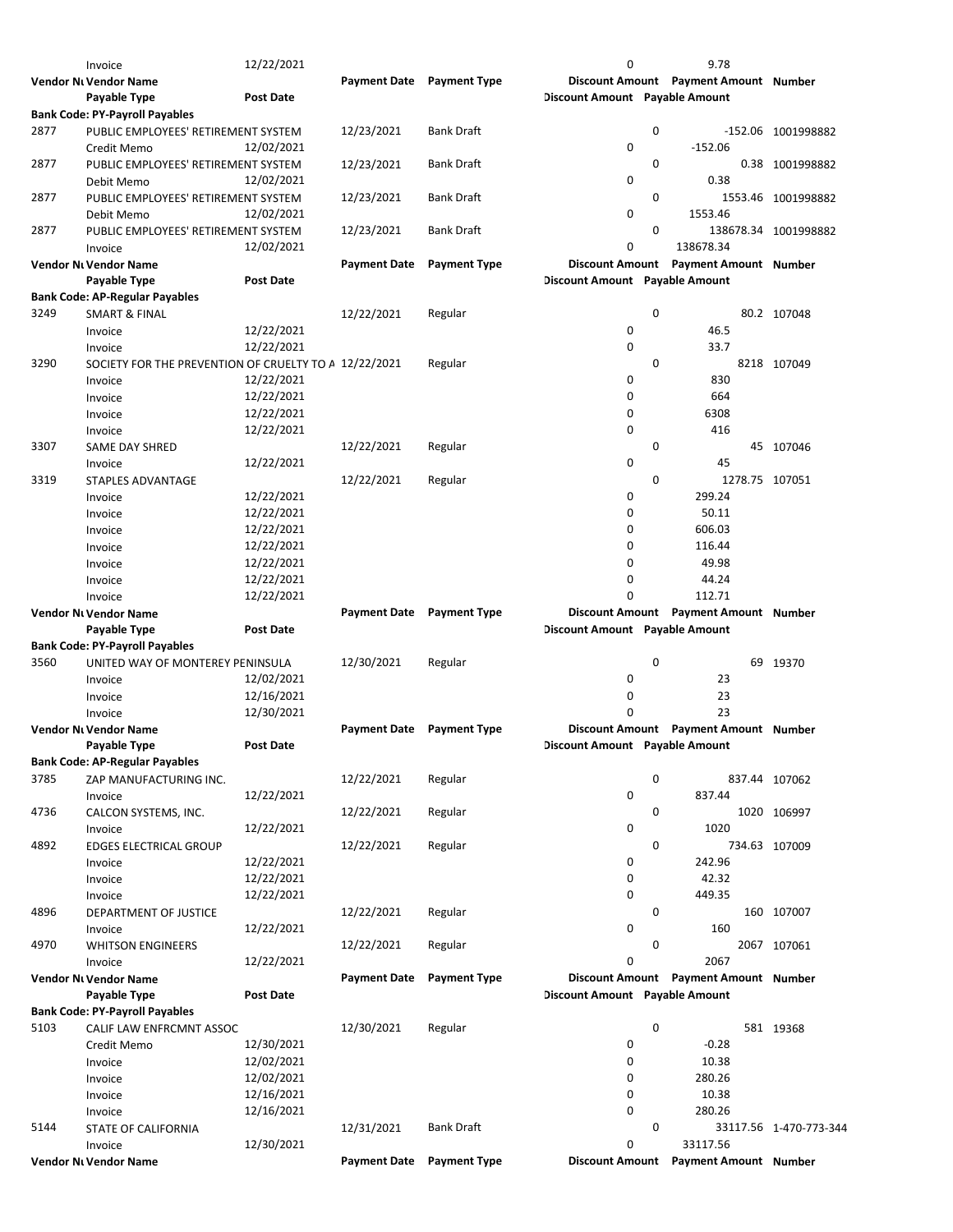|      | Payable Type                                          | <b>Post Date</b> |                           |                     | Discount Amount Payable Amount |             |                                       |                          |
|------|-------------------------------------------------------|------------------|---------------------------|---------------------|--------------------------------|-------------|---------------------------------------|--------------------------|
|      | <b>Bank Code: AP-Regular Payables</b>                 |                  |                           |                     |                                |             |                                       |                          |
| 5163 | DON CHAPIN COMPANY, INC.                              |                  | 12/22/2021                | Regular             |                                | 0           |                                       | 9990 107008              |
|      | Invoice                                               | 12/22/2021       |                           |                     | 0                              |             | 9490.5                                |                          |
|      | Invoice                                               | 12/22/2021       |                           |                     | $\Omega$                       |             | 499.5                                 |                          |
|      | Vendor Ni Vendor Name                                 |                  | Payment Date Payment Type |                     |                                |             | Discount Amount Payment Amount Number |                          |
|      | Payable Type                                          | <b>Post Date</b> |                           |                     | Discount Amount Payable Amount |             |                                       |                          |
|      |                                                       |                  |                           |                     |                                |             |                                       |                          |
|      | <b>Bank Code: PY-Payroll Payables</b>                 |                  |                           |                     |                                |             |                                       |                          |
| 5264 | RABOBANK, N.A.                                        |                  | 12/31/2021                | <b>Bank Draft</b>   |                                | 0           |                                       | 84217.34 270176553453525 |
|      | Invoice                                               | 12/30/2021       |                           |                     | 0                              |             | 84217.34                              |                          |
| 5264 | RABOBANK, N.A.                                        |                  | 12/31/2021                | <b>Bank Draft</b>   |                                | 0           |                                       | 20271.74 270176553453525 |
|      | Invoice                                               | 12/30/2021       |                           |                     | 0                              |             | 20271.74                              |                          |
|      | Vendor Nt Vendor Name                                 |                  | <b>Payment Date</b>       | <b>Payment Type</b> |                                |             | Discount Amount Payment Amount Number |                          |
|      | Payable Type                                          | <b>Post Date</b> |                           |                     | Discount Amount Payable Amount |             |                                       |                          |
|      | <b>Bank Code: AP-Regular Payables</b>                 |                  |                           |                     |                                |             |                                       |                          |
| 5523 | ADVANCE WATER ENGINEERING, INC.                       |                  | 12/22/2021                | Regular             |                                | 0           |                                       | 266.25 106989            |
|      | Invoice                                               | 12/22/2021       |                           |                     | 0                              |             | 266.25                                |                          |
| 5753 | <b>HEIHACHIRO TAKARABE</b>                            |                  | 12/22/2021                | Regular             |                                | 0           |                                       | 150.81 107017            |
|      | Invoice                                               |                  |                           |                     | 0                              |             | 150.81                                |                          |
|      |                                                       | 12/22/2021       |                           |                     |                                |             |                                       |                          |
| 5776 | ALENA RACHELLE WAGREICH                               |                  | 12/22/2021                | Regular             |                                | 0           |                                       | 233.73 106990            |
|      | Invoice                                               | 12/22/2021       |                           |                     | 0                              |             | 233.73                                |                          |
| 6193 | PURCHASE POWER                                        |                  | 12/22/2021                | Regular             |                                | 0           |                                       | 1000 107041              |
|      | Invoice                                               | 12/22/2021       |                           |                     | 0                              |             | 1000                                  |                          |
| 6197 | U.S. BANK EQUIPMENT FINANCE                           |                  | 12/22/2021                | Regular             |                                | 0           |                                       | 197.31 107055            |
|      | Invoice                                               | 12/22/2021       |                           |                     | $\pmb{0}$                      |             | 197.31                                |                          |
| 6204 | <b>CONCERN HEALTH</b>                                 |                  | 12/22/2021                | Regular             |                                | 0           |                                       | 775.5 107003             |
|      | Invoice                                               | 12/22/2021       |                           |                     | 0                              |             | 775.5                                 |                          |
| 6231 | J & F LOCKWOOD, INC.                                  |                  | 12/22/2021                | Regular             |                                | 0           |                                       | 206.25 107022            |
|      | Invoice                                               | 12/22/2021       |                           |                     | 0                              |             | 206.25                                |                          |
| 6290 | BURKE, WILLIAMS & SORENSEN, LLP                       |                  | 12/22/2021                | Regular             |                                | 0           |                                       | 6031.5 106996            |
|      |                                                       |                  |                           |                     | 0                              |             | 6031.5                                |                          |
|      | Invoice                                               | 12/22/2021       |                           |                     |                                |             |                                       |                          |
| 6599 | MONTEREY PENINSULA ENGINEERING                        |                  | 12/22/2021                | Regular             |                                | 0           | 75890.75 107037                       |                          |
|      | Invoice                                               | 12/22/2021       |                           |                     | 0                              |             | 75890.75                              |                          |
| 6671 | <b>VERIZON WIRELESS</b>                               |                  | 12/22/2021                | Regular             |                                | $\mathbf 0$ |                                       | 452 107057               |
|      | Invoice                                               | 12/22/2021       |                           |                     | 0                              |             | 38.01                                 |                          |
|      | Invoice                                               | 12/22/2021       |                           |                     | 0                              |             | 413.99                                |                          |
| 6685 | RICHARD D. JONES, A PROFESSIONAL LAW CORP( 12/22/2021 |                  |                           | Regular             |                                | 0           |                                       | 1260 107024              |
|      | Invoice                                               | 12/22/2021       |                           |                     | 0                              |             | 1260                                  |                          |
| 6703 | RAUL LOZANO                                           |                  | 12/22/2021                | Regular             |                                | 0           | 1076.01 107043                        |                          |
|      | Invoice                                               | 12/22/2021       |                           |                     | 0                              |             | 1076.01                               |                          |
| 6818 | DE LAGE LANDEN                                        |                  | 12/22/2021                | Regular             |                                | $\mathbf 0$ |                                       | 476.52 107005            |
|      |                                                       | 12/22/2021       |                           |                     | 0                              |             | 476.52                                |                          |
|      | Invoice                                               |                  |                           |                     |                                |             |                                       |                          |
| 6835 | LANGUAGE TESTING INTL., INC                           |                  | 12/22/2021                | Regular             |                                | 0           |                                       | 374 107025               |
|      | Invoice                                               | 12/22/2021       |                           |                     | 0                              |             | 374                                   |                          |
| 6936 | <b>SWRCB</b>                                          |                  | 12/22/2021                | Regular             |                                | 0           |                                       | 50 107052                |
|      | Invoice                                               | 12/22/2021       |                           |                     | 0                              |             | 50                                    |                          |
| 6970 | ID CONCEPTS, LLC                                      |                  | 12/22/2021                | Regular             |                                | 0           |                                       | 106.84 107021            |
|      | Invoice                                               | 12/22/2021       |                           |                     | 0                              |             | 106.84                                |                          |
| 7105 | EMERGENCY VEHICLE SPECIALISTS, INC.                   |                  | 12/22/2021                | Regular             |                                | 0           | 64104.16 107011                       |                          |
|      | Invoice                                               | 12/22/2021       |                           |                     | 0                              |             | 7008.26                               |                          |
|      | Invoice                                               | 12/22/2021       |                           |                     | 0                              |             | 57095.9                               |                          |
| 7112 | ART BLACK                                             |                  | 12/22/2021                | Regular             |                                | 0           |                                       | 1320 106994              |
|      |                                                       | 12/22/2021       |                           |                     | 0                              |             | 440                                   |                          |
|      | Invoice                                               |                  |                           |                     |                                |             |                                       |                          |
|      | Invoice                                               | 12/22/2021       |                           |                     | 0                              |             | 440                                   |                          |
|      | Invoice                                               | 12/22/2021       |                           |                     | 0                              |             | 440                                   |                          |
| 7324 | BEAR ELECTRICAL SOLUTIONS                             |                  | 12/22/2021                | Regular             |                                | 0           |                                       | 8982.5 106995            |
|      | Invoice                                               | 12/22/2021       |                           |                     | 0                              |             | 7027.5                                |                          |
|      | Invoice                                               | 12/22/2021       |                           |                     | 0                              |             | 1785                                  |                          |
|      | Invoice                                               | 12/22/2021       |                           |                     | $\mathbf 0$                    |             | 170                                   |                          |
|      | Vendor Ni Vendor Name                                 |                  | Payment Date Payment Type |                     |                                |             | Discount Amount Payment Amount Number |                          |
|      | Payable Type                                          | <b>Post Date</b> |                           |                     | Discount Amount Payable Amount |             |                                       |                          |
| 7505 | MONTEREY BAY ANALYTICAL SVCS.                         |                  | 12/22/2021                | Regular             |                                | 0           |                                       | 562.5 107032             |
|      | Invoice                                               | 12/22/2021       |                           |                     | 0                              |             | 562.5                                 |                          |
| 7672 | PATRICIA A. LINTELL                                   |                  | 12/22/2021                | Regular             |                                | 0           |                                       | 100 107039               |
|      | Invoice                                               | 12/22/2021       |                           |                     | 0                              |             | 100                                   |                          |
| 7924 | ROSA JONG                                             |                  | 12/22/2021                | Regular             |                                | 0           |                                       | 46.9 107045              |
|      |                                                       |                  |                           |                     | 0                              |             | 46.9                                  |                          |
|      | Invoice                                               | 12/22/2021       |                           |                     |                                |             |                                       |                          |